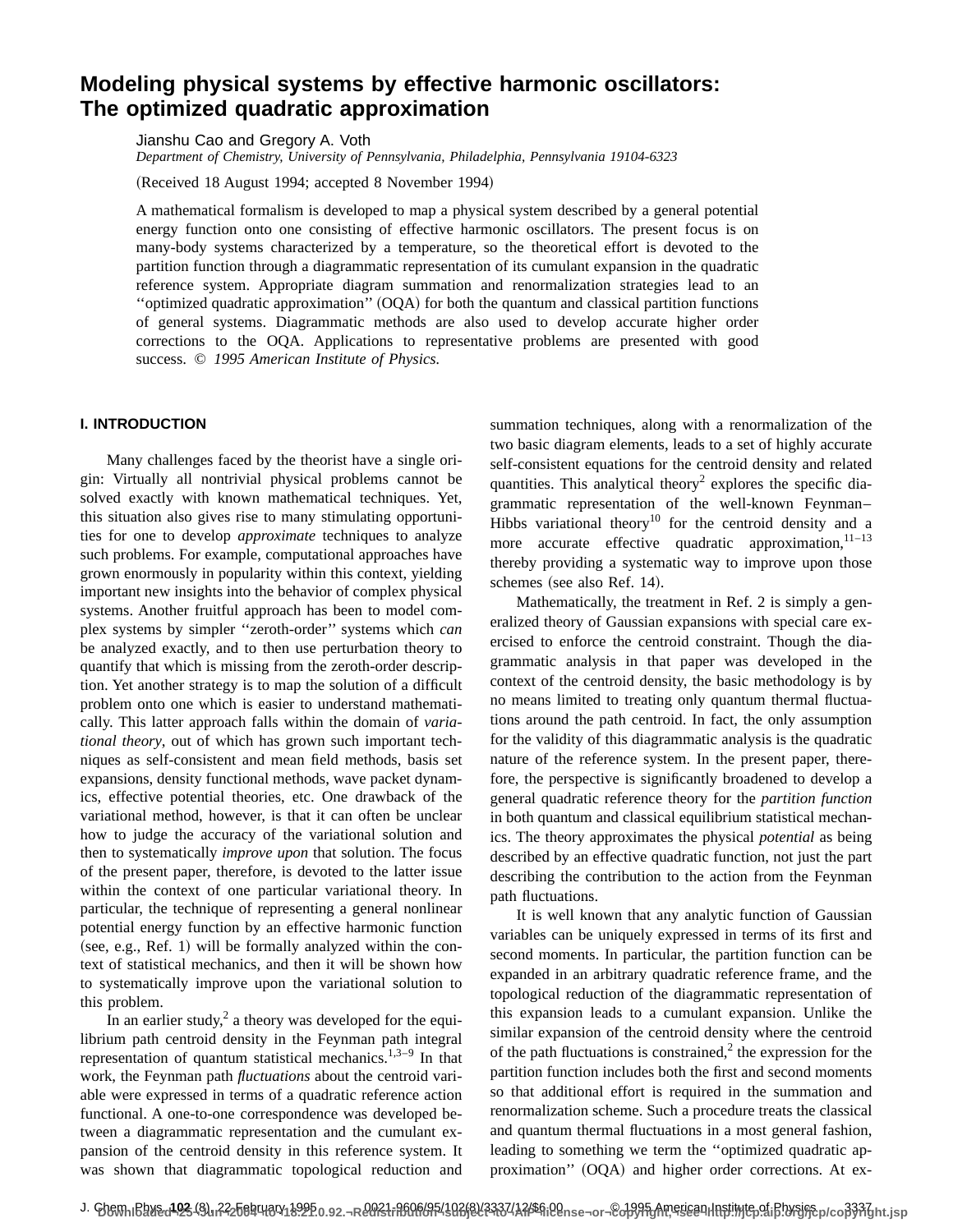tremely low temperatures, the OQA and higher order corrections can be shown to be equivalent to a quantum perturbation theory calculation. At high temperatures, the OQA approximation does not recover the exact classical limit as does the centroid theory. Indeed, in the classical OQA the potential is still modeled by an optimized quadratic function.

The formal OQA theory is presented in Sec II, with some aspects of the diagrammatic analysis having been already elaborated in Ref. 2 to which the reader is referred for more details. In Sec. III, applications of the OQA theory are presented. Specifically, in order to demonstrate the validity and utility of the OQA scheme and higher order corrections, the classical and quantum partition functions for a particle in a one dimensional anharmonic potential are calculated at several temperatures. The comparison with the exact results obtained by path integral Monte Carlo simulations<sup>9</sup> clearly indicates a consistent improvement as the higher levels of corrections are included. Next, the nonlinear dipolar interaction in fluids is formulated in the context of the OQA equations. Combination of this formalism and the mean field approximation  $(MSA)^{15-19}$  provides a means to study the dielectric response of polarizable fluids including nonlinear dipolar interactions. To probe the extremely quantum mechanical limit of the theory, the ground state energy shift of a Drude oscillator in the presence of an electron<sup>20</sup> is calculated. The results are compared with the exact data computed via path integral Monte Carlo simulations. Finally, the analytic continuation of imaginary time correlation functions generated from the OQA theory is employed to study intramolecular vibrational relaxation in polyatomic molecules, demonstrating a connection to some expressions derived by others.<sup>21</sup> Concluding remarks are given in Sec IV.

## **II. THEORY**

# **A. Exact diagrammatic representation of the partition function**

For the sake of simplicity, the OQA theory will be developed in this section for a one-dimensional quantum particle. From this analysis, the generalization to multidimensional space is straightforward. The classical limit may be recovered by taking Planck's constant  $\hbar$  to zero.

Two basic elements are required to specify a general quadratic reference potential:  $(1)$  the average position in the reference system, given by

$$
\bar{q}_r = \langle q \rangle_{\text{ref}} \tag{2.1}
$$

and  $(2)$  the imaginary time correlation function in the reference system, given by

$$
\alpha(\tau) = \langle (q(\tau) - \bar{q}_r)(q(0) - \bar{q}_r) \rangle_{\text{ref}},\tag{2.2}
$$

where  $\tau$  is the imaginary time on the interval  $0 \le \tau \le \hbar \beta$ . It is well known that any function of a Gaussian variable can be expressed in terms of its mean  $\bar{q}_r$  and its mean squared deviation  $\alpha(\tau)$ . All average values in the quadratic reference potential are denoted by the symbol  $\langle \cdots \rangle_{\text{ref}}$ .

Since the correlation function in Eq.  $(2.2)$  is defined with respect to the reference mean, an arbitrary Feynman path can be decomposed as  $q(\tau) = \bar{q}_r + \tilde{q}(\tau)$ , where  $\tilde{q}(\tau)$  is the thermal fluctuation about the reference mean. A Fourier decomposition of the fluctuation paths  $\tilde{q}(\tau)$  can now be introduced such that

$$
\tilde{q}(\tau) = \sum_{n = -\infty}^{\infty} \hat{q}_n e^{-i\Omega_n \tau},
$$
\n(2.3)

where the summation is over all integers, and  $\Omega_n$  is the Matsubara frequency defined by  $\Omega_n = 2\pi n/\hbar \beta$ . (It should be noted that the above path decomposition is different from that in Ref. 2 where the path fluctuations about the centroid variable where studied.) As a next step, the imaginary time action in the quadratic reference system is specified to have a quadratic form in the variable  $\tilde{q}(\tau)$  such that

$$
S_{\text{ref}}[\tilde{q}(\tau)]/\hbar = \frac{1}{\hbar} \sum_{0}^{\hbar \beta} d\tau \left\{ \frac{m}{2} \tilde{q}(\tau)^{2} + V_{\text{ref}}[\tilde{q}(\tau)] \right\}
$$

$$
= \sum_{n=-\infty}^{\infty} \frac{|\hat{q}_{n}|^{2}}{2\alpha_{n}},
$$
(2.4)

where  $\alpha_n$  defines the reference correlation function such that

$$
\alpha(\tau) = \sum_{n=-\infty}^{\infty} \alpha_n e^{-i\Omega_n \tau}.
$$
\n(2.5)

To be specific, for the effective quadratic reference potential, given by  $V_{ref}(q) = (1/2)m\omega^2(q-\bar{q}_r)^2$ , one has according to Eq.  $(2.4)$ 

$$
\alpha_n = \frac{1}{m\beta(\Omega_n^2 + \omega^2)}\tag{2.6}
$$

which leads to the imaginary time correlation function

$$
\alpha(\tau) = \frac{\hbar}{2m\omega} \frac{\cosh[(1-2u)b/2]}{\sinh(b/2)},
$$
\n(2.7)

where  $b = \hbar \beta \omega$  and  $u = \tau/\hbar \beta$ . In the classical limit,  $\alpha(\tau)$  reduces to the constant  $\alpha=1/(m\omega^2\beta)$  and all  $\alpha_n$  vanish except for  $\alpha_0$ .

In terms of the quadratic reference system introduced above, one can express the partition function as

$$
Z = Z_{\text{ref}} \langle \exp(-\beta \overline{\Delta V}) \rangle_{\text{ref}}, \qquad (2.8)
$$

where  $\Delta V$  is the imaginary time average

$$
\overline{\Delta V} = \frac{1}{\hbar \beta} \int_0^{\hbar \beta} d\tau \, \Delta V(q(\tau)), \tag{2.9}
$$

and  $\Delta V \equiv V - V_{ref}$  is the deviation of the real potential *V* from the reference potential  $V_{ref}$ .

In order to develop a diagrammatic theory for the partition function, one must first Taylor expand the average in Eq.  $(2.8)$ , giving

Downloaded¬25¬Jun¬2004¬to¬18.21.0.92.<del>-R@ms后MAioYPIsuDCecPv&AAPFReM3V-895</del>opyright,¬see¬http://jcp.aip.org/jcp/copyright.jsp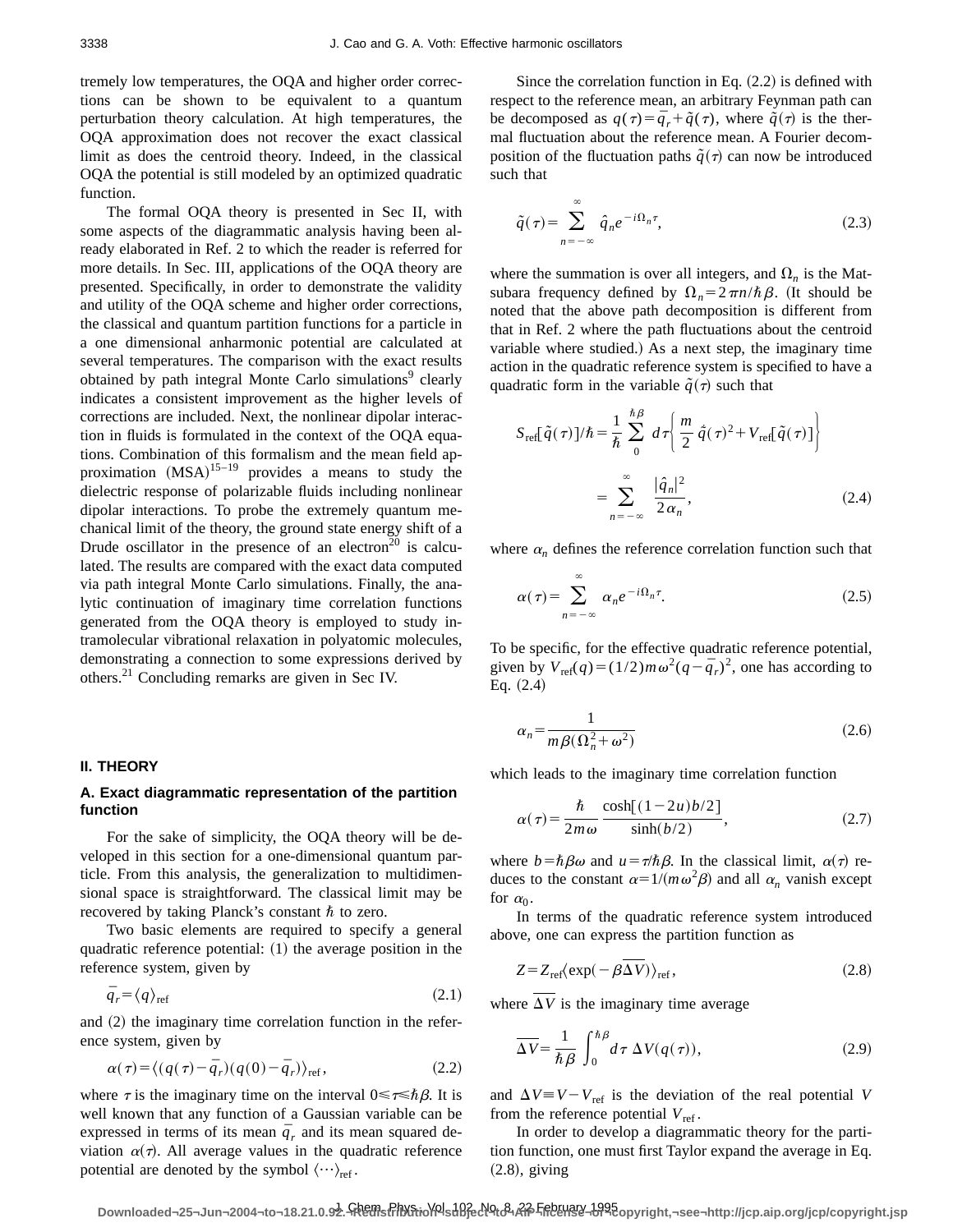$$
\langle \exp(-\beta \Delta V) \rangle_{\text{ref}}
$$
  
=  $\sum_{n=0}^{\infty} \frac{1}{n!} \left\langle \left[ -\frac{1}{\hbar} \int_{0}^{\hbar \beta} d\tau \Delta V(q(\tau)) \right]^{n} \right\rangle_{\text{ref}}$ ,  
=  $\sum_{n=0}^{\infty} \frac{1}{n!} \left\langle \left[ -\frac{1}{\hbar} \int_{0}^{\hbar \beta} d\tau \int \frac{dk}{2\pi} \Delta \hat{V}(k) e^{ikq(\tau)} \right]^{n} \right\rangle_{\text{ref}}$ , (2.10)

where  $\Delta \hat{V}(k)$  is the spatial Fourier transform of the potential difference  $\Delta V(q)$  with respect to the variable *q*. Since  $q(\tau_i)$ is a Gaussian variable in the reference system at any imaginary time slice  $\tau_i$ , the cumulant expansion of a linear combination of those variables truncates at second order, giving

$$
\left\langle \prod_{i=1}^{n} e^{ik_i q(\tau_i)} \right\rangle_{\text{ref}}
$$
  
=  $\exp \left\{ - \left[ i \sum_{i=1}^{n} k_i \bar{q}_r + \frac{1}{2} \sum_{i=1}^{n} \sum_{j=1}^{n} k_i k_j \alpha(\tau_i - \tau_j) \right] \right\}$  (2.11)

in which the mean and the Gaussian width are given in Eq.  $(2.1)$  and Eq.  $(2.2)$ , respectively. It is noted that in a similar expansion<sup>2</sup> for the centroid density there exist no terms linear in  $k_i$  or terms containing  $\alpha_0$  according to the definition of the centroid variable. This difference leads to additional factors in Eq.  $(2.11)$  which do no appear in the theory for the centroid density.

By substituting the Taylor expansion of Eq.  $(2.11)$  into Eq.  $(2.10)$ , and transforming back into coordinate space, one arrives at the final expression in terms of the mean coordinate, the Gaussian width, the partial derivatives of potential, and integrations over the imaginary time  $\tau$ . It is not particularly useful to explicitly write out this lengthy expression here even though the perturbation series gives, in principle, a complete description of the quantum canonical ensemble. Instead, a set of diagrammatic symbols will be introduced to aid in specifying the pertinent analytical expressions. It is likely that in higher orders the expansion terms become increasingly complicated and a low order calculation will not provide a reasonable physics picture of a quantum system having large anharmonicities. A suitably devised diagrammatic representation, therefore, is not only a useful tool to keep track of the expansion terms but also a powerful way to analyze the perturbation series. This is no different from a host of other applications of diagrammatic methods in physical science (see, e.g., Refs.  $22$  and  $23$ ).

There are three basic elements composing the diagrams in the expansion of Eq.  $(2.8)$ : vertices, dashed lines, and solid lines. Each vertex is associated with the potential, or its derivatives and an imaginary time  $\tau_i$  to be integrated from  $\tau_i=0$  to  $\tau_i=\hbar\beta$ . The potential terms are to be evaluated at the origin of coordinate space. Each dashed line with only one end attached to a vertex and the other end free (an open line) is designated as the reference mean value  $\bar{q}_r$ . Each solid line connecting two vertices at times  $\tau_i$  and  $\tau_j$  denotes a reference

correlation function  $\alpha(\tau_i - \tau_j)$ . Whenever a line connects to a vertex, a spatial derivative is applied to the potential so that the order of the derivative is equal to the number of lines that connect to the vertex. A negative sign and a factor of  $1/\hbar$  are assigned to each vertex. The value of a diagram is the product of all the composing elements multiplied by a symmetry coefficient determined by the topological structure of the diagram.

With the above definitions, a one-to-one correspondence can be established between each distinct perturbation term and each diagram. The expansion series in Eq.  $(2.10)$  is then the collection of all topologically different diagrams and all possible combinations. It is well known that an infinite series of all possible topologically different diagrams, and their combinations, is equal to the exponential of all possible topologically different connected diagrams.22 For a connected diagram, any two parts of the diagram are linked to each other by at least one line, one vertex, or one path of lines. Therefore, one can express the quantum partition function as

$$
Z = Z_{\text{ref}} \exp(\mathcal{F}), \qquad (2.12)
$$

where  $\mathscr F$  is given by

$$
\mathcal{F} = 0 + 0 \cdots + \bigcirc + 0 \cdot 0 + \cdots \qquad (2.13)
$$

Though the topological reduction performed in the present case is equivalent to a diagrammatic representation of the cumulant expansion, the cumulant expansion itself becomes complex in higher orders and there are a large number of cancellations not explicitly obvious in the cumulant relations. It therefore proves to be much easier to keep track of higher order terms using the diagrammatic representation.

To illustrate the usage of the diagrammatic expansion, two simple identities must first be established, i.e.,

$$
-\beta \Delta V(\bar{q}_r) = 0 + 0 \cdots + \cdots + 0 \cdots + \cdots , \qquad (2.14)
$$

which evaluates the potential at position  $\bar{q}_r$ , and

$$
-\beta \langle \Delta V(\tilde{q}) \rangle_{\alpha} = 0 + \bigcirc \ \ + \ \bigcirc \ \ \ \times \ \ \ \times \ \ . \tag{2.15}
$$

which yields a Gaussian averaged potential at the origin, the Gaussian width being given by

$$
\alpha(0) = \frac{\hbar}{2m\omega} \coth(b/2). \tag{2.16}
$$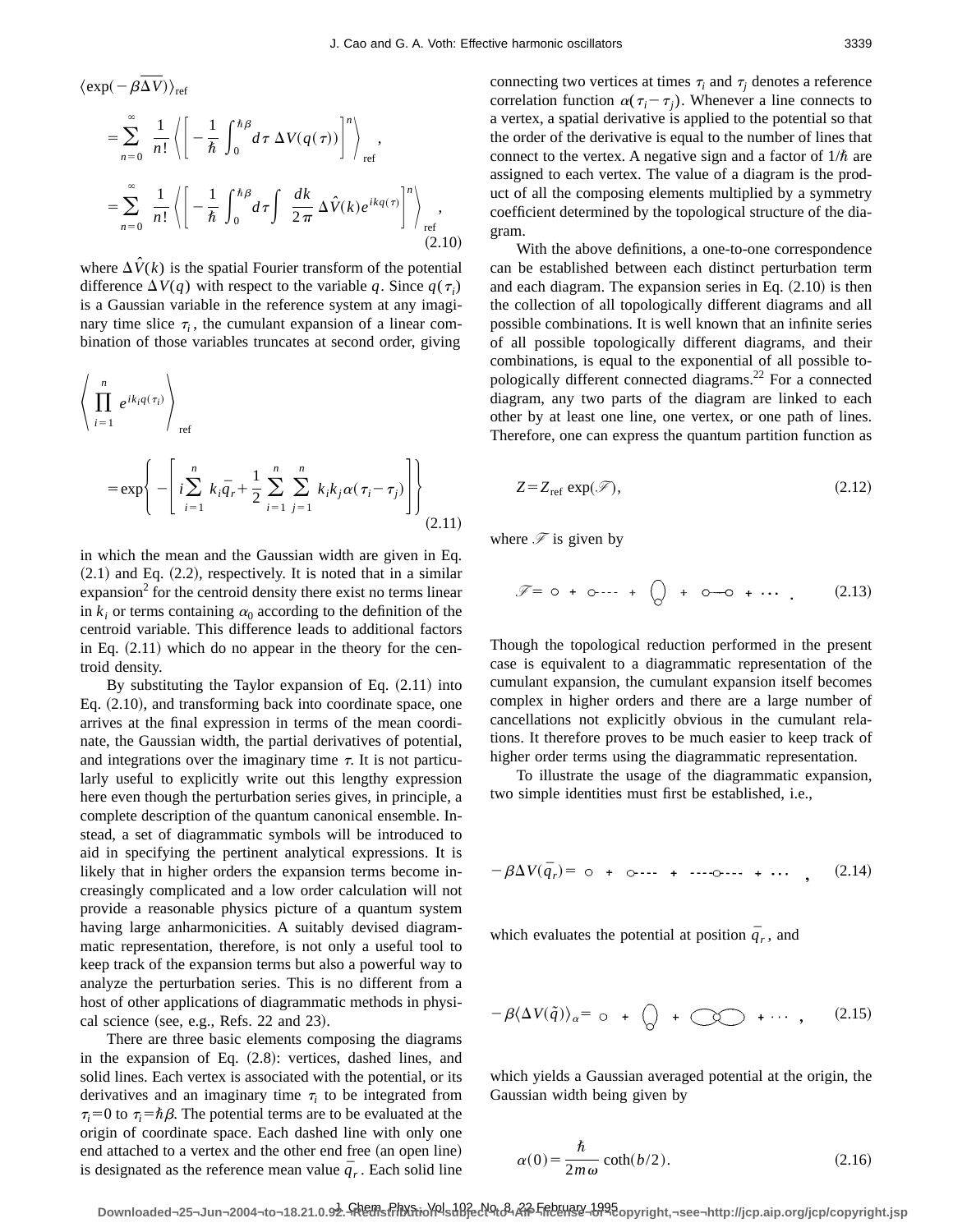Combination of the above two expressions leads to the average potential in the reference system, giving

$$
-\beta \langle \Delta V \rangle_{\text{ref}} = 0 + 0 \cdots + \bigcirc + \bigcirc + \bigcirc - \cdots + \cdots
$$
\n(2.17)

which consists of all topologically different decorations derived from the diagrams in Eq.  $(2.14)$  and Eq.  $(2.15)$ . Since the mean and the width of the reference quadratic potential uniquely define an infinite set of Gaussian variables  $\{\hat{q}_n\},\$ one can equivalently denote the average in the reference system as

$$
\langle \Delta V \rangle_{\text{ref}} = \langle \Delta V(\bar{q}_r + \tilde{q}) \rangle_{\alpha} = \frac{1}{\sqrt{2\pi\alpha(0)}} \int d\tilde{q} \ \Delta V(\bar{q}_r + \tilde{q}) \exp[-\tilde{q}^2/2\alpha(0)], \qquad (2.18)
$$

where the Gaussian width is defined in Eq.  $(2.16)$ . The simple diagram series in Eq.  $(2.17)$  then yields the leading approximation to the partition function, i.e.,

$$
Z \approx Z_{\text{ref}} \exp(-\beta \langle \Delta V \rangle_{\text{ref}}), \tag{2.19}
$$

which sets an upper bound to the true partition function.<sup>1</sup> An application of the Gibbs–Bogoliubov variational principle to Eq.  $(2.19)$  will lead to an optimized quadratic reference potential which will be derived from a different point of view in the next subsection.

### **B. Optimized quadratic approximation**

As has been demonstrated in the previous work on the centroid density,<sup>2</sup> a similar expression for  $\mathcal F$  in the centroid density expansion consists of closed diagrams, i.e., there exists no class of diagrams in *F* with single lines hanging outside the main diagram or connecting two separate parts of diagrams. Therefore, the expression for  $\mathcal F$  in Eq. (2.13) represents a larger set of diagrams than in the centroid theory and additional renormalization schemes must be introduced to simplify the summation of diagrams. This procedure leads to equations for the average position and the self-consistent frequency, thus resulting in the general optimized quadratic approximation. In the context of the diagrammatic theory developed in Ref. 2, the present study is devoted to the consequences of including in the theory an additional set of diagrams having single connected lines.

To address the effects due to the presence of the dashed lines, the average position  $\langle q \rangle$  is first introduced through the differentiation of a generating functional. An imaginary timeindependent force  $f(\tau)$  is introduced into the action functional by replacing  $V[q(\tau)]$  with  $V[q(\tau)]+f(\tau)q(\tau)$ . The average position is then given by

$$
\langle q \rangle = \lim_{f \to 0} -\hbar \frac{\delta \ln Z[f]}{\delta f(0)} \tag{2.20}
$$

where *Z*[*f*] is the corresponding partition function for the potential  $V+fq$ .

Clearly the linear force term *f q* adds to the diagrams for  $\mathscr F$  in Eq. (2.13) a solid or dashed line with one end associated with *f*, giving

$$
\langle q \rangle = \cdots + \circ \longrightarrow + \circ \longrightarrow + \cdots + \cdots + \cdots. (2.21)
$$

Making use of the identity in Eq.  $(2.17)$ , one can renormalize a major portion of the above infinite series by defining

$$
\bar{q} = \dots \quad = \quad \dots \quad + \quad \bullet \qquad (2.22)
$$

or in an explicit analytical form as

$$
\bar{q} = \bar{q}_r - \beta \alpha_0 \langle \Delta V^{(1)}(\bar{q} + \tilde{q}) \rangle_\alpha. \tag{2.23}
$$

Hereafter, quantities with bars stand for renormalized quantities which are represented in the diagrams by bold lines or black vertices. Unlike the centroid density where the mean of the Gaussian average is fixed, the additional subset of diagrams in Eq.  $(2.13)$  leads to a self-consistent equation which determines the optimized average position.

To renormalize the lines, one can adopt the chain collection of Eq.  $(3.35)$  of Ref. 2, which leads to the following self-consistent equation:

$$
\bar{\alpha}(\tau) = \alpha(\tau) - \beta \Delta \bar{V}^{(2)} \frac{1}{\hbar \beta} \int_0^{\hbar \beta} d\tau' \ \bar{\alpha}(\tau - \tau') \alpha(\tau'). \tag{2.24}
$$

The open line equation in Eq.  $(2.23)$  can be rewritten as

$$
\bar{q} = \bar{q}_r - \beta \alpha_0 \Delta \bar{V}^{(1)} \tag{2.25}
$$

which is to be solved simultaneously with the bold line renormalization equation in Eq.  $(2.24)$ . Here, the average potential or its derivative is fully renormalized and is given by

$$
\Delta \bar{V}^{(n)} = \langle \Delta V^{(n)}(\bar{q} + \tilde{q}) \rangle_{\bar{\alpha}} \tag{2.26}
$$

which implies that each black vertex is attached with all possible decorations of single line diagrams, the loops and rings.

There is a simple solution to Eqs.  $(2.24)$ – $(2.25)$  if the following conditions are satisfied:

$$
\langle \Delta V^{(1)}(\bar{q} + \tilde{q}) \rangle_{\tilde{\alpha}} = 0, \tag{2.27}
$$

$$
\langle \Delta V^{(2)}(\bar{q} + \tilde{q}) \rangle_{\tilde{\alpha}} = 0, \tag{2.28}
$$

which leads to  $\bar{q} = \bar{q}_r$  and  $\bar{\alpha} = \alpha(0)$ . One can thus introduce the optimized quadratic approximation  $(OQA)$ , where the reference potential takes the form of

$$
V_{\text{OQA}} = \frac{1}{2} m \,\bar{\omega}^2 (q - \bar{q})^2 \tag{2.29}
$$

with the parameters  $\bar{\omega}$  and  $\bar{q}$  implicitly defined by Eqs.  $(2.27)$ – $(2.28)$ . The OQA potential of Eq.  $(2.29)$  represents the best quadratic fit to an anharmonic potential. If the average is constrained at a fixed position as in the case of the centroid density, all the results in Ref. 2 can be recovered. Unlike the centroid theory which is exact in the classical limit, the OQA theory and higher order corrections forms an approximate representation of classical systems. The validity of the theory in either case depends on the anharmonicity of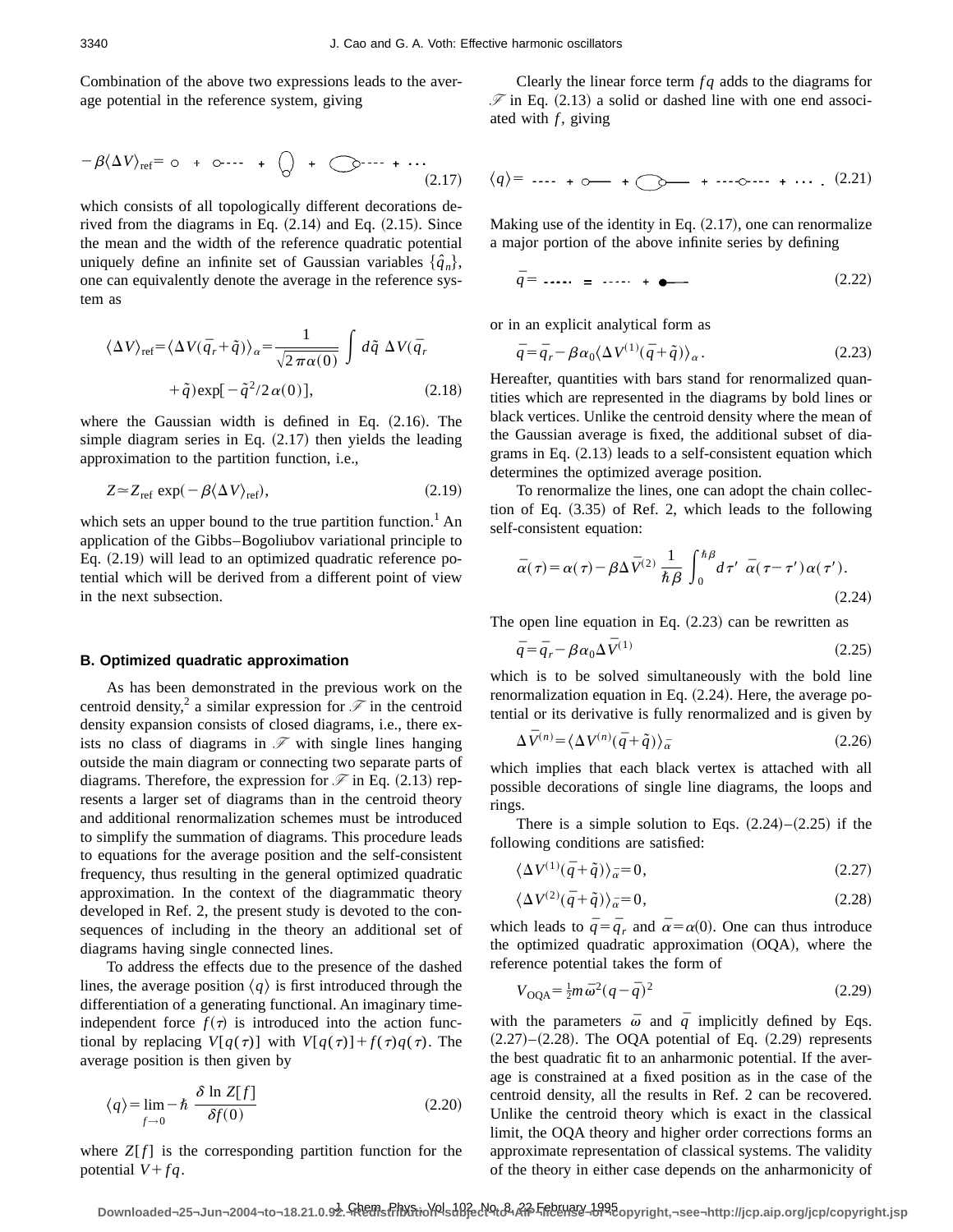the potential and the temperature of the system. At low temperatures, quantum thermal fluctuations play a major role; at higher temperatures, the system is more likely to experience nonlinear regions of large anharmonicities. The present theory incorporates these effects in a self-consistent fashion, manifested by the interplay between the average position  $\bar{q}$ and the effective frequency  $\bar{\omega}$ .

As in the formulation of the locally optimized quadratic approximation to the centroid density<sup>2,11–13</sup> and the centroidconstrained propagator, $2$  the OQA equations can also be obtained by applying the Gibbs–Bogoliubov variational procedure to maximize the right-hand side of Eq.  $(2.19)$  with respect to the parameters  $\bar{\omega}$  and  $\bar{q}$ , leading to Eqs. (2.27) and  $(2.28)$ . On the other hand, the diagrammatic representation provides a systematic study of the formally exact perturbation series, reveals the relationship between the variational method and the renormalization of the perturbations terms and, more importantly, makes it possible to *improve upon* the variational OQA approach by including higher order diagrammatic corrections.

For complicated potential surfaces, and especially for many-body systems, there are many possible solutions to OQA equations. Physically all of these solutions correspond to metastable potential wells. Under the condition that the wells are reasonably separated, i.e., the barrier between any two neighboring wells is significantly higher than the average thermal energy, one can assume the partition function is given by a linear superposition for all the metastable solutions. In this spirit, the partition function in the OQA can be written as

$$
Z = \sum_{l} Z_{l} \exp(-\beta \Delta \bar{V}_{l}), \qquad (2.30)
$$

where  $\{l\}$  denotes the set of distinct solutions to Eqs.  $(2.27)$ –  $(2.28)$ . In general, all expectation values evaluated in the OQA theory would follow this superposition principle.

In a way, one can attribute the differences between liquids and solids to the nature of the OQA solutions for the many-body configurations. Indeed, this important concept makes it possible to define for liquids inherent structures, which were previously proposed and pursued from the perspective of quenched potential minima,  $2^{4-27}$  and to make a connection with the somewhat different concept of instantaneous normal modes  $(INM)$ ,  $^{28-31}$  which provide an extension of the phonon picture of solids.<sup>32,33</sup> However, the unstable modes in the INM theory present a conceptual difficulty when formulating the INM expression for dynamical correlation functions (i.e., they must be thrown out or the INM expression will unphysically diverge at long times). The inherent normal modes, defined as solutions to the OQA equations, are free of such unstable modes by definition, and thus appear to provide a more accurate description of liquid state dynamical correlations. Progress on this latter aspect of the theory will be presented in a forthcoming paper. $34$ 

#### **C. Higher order corrections to the partition function**

In principle, the perturbation series does not depend on a specific effective quadratic reference potential because when one includes a sufficient number of terms the series will yield the desired accuracy. Nevertheless, a good choice of the reference potential will give improved convergence and simplify the diagrammatic analysis; in particular, the OQA reference potential will bear the closest resemblance to the real potential. The OQA conditions specify that all vertices linked to one line or two lines will vanish, i.e.,

$$
\bullet \quad \quad \bullet \quad \quad \bullet \quad \quad \text{(2.31)}
$$

$$
\bullet \bullet = 0 \tag{2.32}
$$

where the lines can be either solid or dashed. Furthermore, if one chooses the origin at  $\bar{q}$  and redefines the coordinate according to  $\tilde{q} = q - \bar{q}$ , all the dashed lines will vanish. Consequently, imposing the optimization equations eliminates a large number of diagrams containing the above two elements.

Since all diagrams containing the above elements will vanish, the leading corrections in  $\mathcal F$  in Eq. (2.13) are then given by

$$
\sum_{\ell=1}^{\infty} \frac{1}{2!3!} \frac{\beta}{\hbar} \int_0^{\hbar \beta} d\tau \, \bar{\alpha}^3(\tau) (\Delta \bar{V}^{(3)})^2 \tag{2.33}
$$

and

$$
\bigotimes = \frac{1}{2!4!} \frac{\beta}{\hbar} \int_0^{\hbar \beta} d\tau \; \bar{\alpha}^4(\tau) (\Delta \bar{V}^{(4)})^2 \tag{2.34}
$$

where all quantities are evaluated in the OQA reference system. The above two terms provide an improvement to the OQA partition function, giving

$$
Z = Z_{\text{OQA}} \exp\left\{-\beta \left[\Delta \bar{V} - \frac{1}{2!3!} \frac{f_3(b)}{\hbar \bar{\omega}} \left(\frac{\hbar}{m \bar{\omega}}\right)^3 (\Delta \bar{V}^{(3)})^2 - \frac{1}{2!4!} \frac{f_4(b)}{\hbar \bar{\omega}} \left(\frac{\hbar}{m \bar{\omega}}\right)^4 (\Delta \bar{V}^{(4)})^2 + \cdots \right] \right\},\tag{2.35}
$$

where  $b = \hbar \bar{\omega} \beta$ . Here,  $f_n(b)$  is a dimensionless coefficient, defined by

$$
f_n(b) = \left(\frac{1}{b}\right)^{n-1} \int_0^1 du \left[\frac{b/2}{\sinh(b/2)} \cosh(1-2u)b/2\right]^n
$$
\n(2.36)

which becomes a constant in the large *b* limit. More corrections can be included by adding more diagrams.

At extremely low temperatures, the quantum partition function is dominated by the contribution from the ground state, i.e.,

$$
E_0 = \lim_{\beta \to \infty} \frac{1}{\beta} \ln Z(\beta). \tag{2.37}
$$

It is therefore an important test to calculate the ground state energy from the OQA theory. This procedure can be shown to be equivalent to the quantum perturbation theory expression based on a basis set consisting of LHO (linear harmonic oscillator) eigenstates. As an example, consider the cubic oscillator potential, given by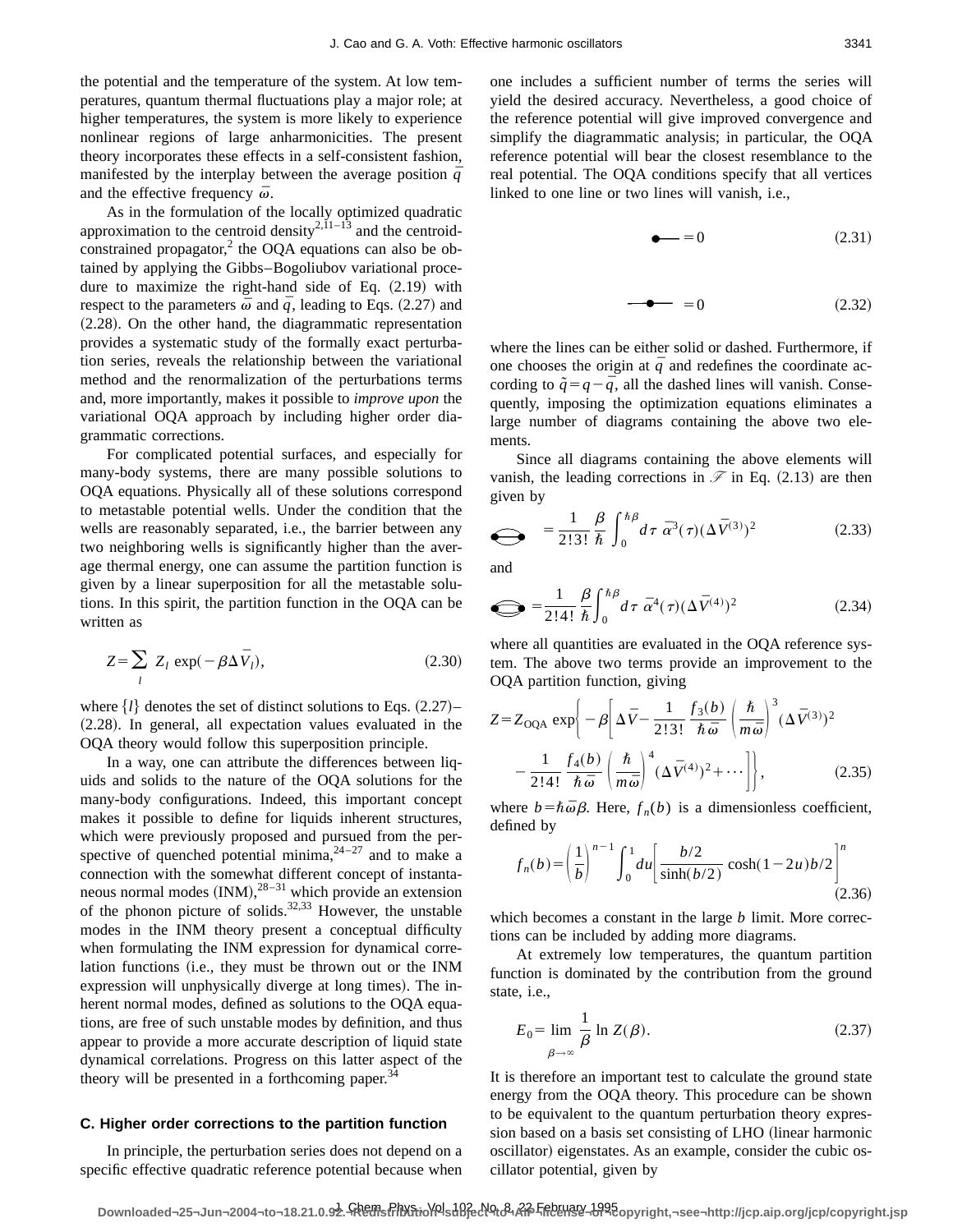$$
V(q) = \frac{1}{2}m\,\omega^2 q^2 + c\,q^3. \tag{2.38}
$$

The reference potential is simply the LHO term, i.e.,  $V_{\text{ref}} = (1/2) m \omega^2 q^2$ . Though the reference potential is not optimized, a single vertex and all the vertices linked to one line or two lines will vanish. Therefore, the leading correction terms to the partition function are given as

$$
\mathscr{F} = \bigcirc \circ \bigcirc \bullet \qquad \qquad , \qquad \qquad (2.39)
$$

which then leads to the expression for the ground state energy

$$
E_0 = \frac{1}{2} \hbar \omega - 9 \frac{c^2}{\hbar \omega} \lambda^6 - 2 \frac{c^2}{\hbar \omega} \lambda^6 + \cdots
$$
 (2.40)

Here, the following relations in the low temperature limit are used

$$
\lim_{\beta \to \infty} f_n(b) = \frac{1}{2^{(n-1)}n} \tag{2.41}
$$

and

$$
\lim_{\beta \to \infty} \alpha(0) = \frac{\hbar}{2 \omega m} = \lambda^2,
$$
\n(2.42)

with  $\lambda$  being the width of the ground state LHO wave function. It can be readily verified that the first correction corresponding to the first diagram in Eq.  $(2.39)$  is identical to the second order perturbation expression due to the coupling between the zeroth and the third LHO eigenvector, and the second correction corresponding to the second diagram in Eq.  $(2.39)$  is identical to the second order perturbation expression due to the coupling between the zeroth and the first LHO eigenvector. Evidently, a one-to-one correspondence can be established between perturbation terms of the ground state energy calculation and higher order diagrams evaluated in the low temperature quantum mechanical limit. In the next section, this method will be applied to calculate the ground state energy of a Drude oscillator interacting with an electron.

It has been a common practice in ground state calculations to first variationally parameterize the wave function from a reference potential and then the perturbation solution is introduced to improve on the accuracy.<sup>35</sup> We note that the the general quadratic theory presented here is analogous to this approach, but it is extended through the incorporation of thermal excitations. Moreover, as long as the potential is a regular function, one can in principle include more diagrams into the calculations to achieve higher accuracy.

#### **D. Higher order corrections to the correlation function**

The imaginary time position correlation function  $C(\tau)$ can be introduced through functional differentiation of a generating functional. In order to formulate such a functional, an imaginary time-dependent force  $f(\tau)$  is introduced into the action functional of the partition function such that the potential *V*[ $q(\tau)$ ] is replaced by *V*[ $q(\tau)$ ]+ $f(\tau)q(\tau)$ . The correlation function is thus given by

$$
\langle q(\tau)q(0)\rangle = \lim_{f \to 0} \frac{\hbar^2}{Z} \frac{\delta^2 Z[f(\tau)]}{\delta f(\tau)\delta f(0)}.
$$
 (2.43)

Here, the partition function  $Z[f(\tau)]$  is understood to be a functional of the extra time-dependent force  $f(\tau)$  and is therefore the generating functional for the imaginary time correlation function.

Following the diagrammatic notation introduced in the previous subsections, one can formally express the correlation function as:

$$
\langle q(\tau)q(0)\rangle = \cdots + \cdots \qquad , \qquad (2.44)
$$

where the bold solid line stands for the collection of all the possible connected diagrams linking two ends associated with  $f(\tau)$  and  $f(0)$ , and the bold dashed line stands for the average position. To simplify the analysis, we redefine the position correlation function as

$$
C(\tau) = \langle (q(\tau) - \langle q \rangle)(q(0) - \langle q \rangle) \rangle \tag{2.45}
$$

in which the average position  $\langle q \rangle$  can be the exact result evaluated from simulations or the analytical solution calculated from the renormalization equation Eq.  $(2.25)$ . With this definition in hand, the evaluation of the correlation function  $C(\tau)$  is equivalent to the renormalization of the solid line [i.e., the bold solid line in Eq.  $(2.44)$ ], explicitly given by Eq.  $(3.33)$  in Ref. 2. Here, as stated earlier, all the decorations attached to the intermediate vertices can be removed if the vertex is renormalized. This operation is achieved by replacing all the  $\Delta V$ 's by  $\Delta \bar{V}$ 's, giving

$$
\Delta \bar{V} = \langle \Delta V(\langle q \rangle + \tilde{q}) \rangle_{C(0)} \tag{2.46}
$$

where the Gaussian width is now denoted by  $C(0)$  instead of  $\alpha(0)$ . In the case of full renormalization,  $C(\tau)$  is equivalent to the renormalized reference correlation function  $\bar{\alpha}(\tau)$ , and  $\langle q \rangle$ is equivalent to the renormalized reference mean  $\bar{q}$ . These two notations will not be distinguished hereafter.

The simplest set of lines, given by Eq.  $(3.35)$  of Ref. 2, is the chain collection, which leads to the following selfconsistent equation:

$$
\bar{\alpha}_n = \alpha_n - \beta \Delta \bar{V}^{(2)} \bar{\alpha}_n \alpha_n \,. \tag{2.47}
$$

By noting that  $\bar{\alpha} = \sum \bar{\alpha}_n$ , it is seen that Eq. (2.47) is the same as the OQA equation  $(2.28)$  derived earlier.

The next stage in the analysis is to include all the twoline-loop corrections in the renormalization, given by Eq.  $(3.38)$  of Ref. 2. It is important to incorporate infinite terms corresponding to the same class of diagrams so that at low temperature and high anharmonicity the self-consistent equation will not diverge. The infinite summation of two-line loops in Eq.  $(3.38)$  of Ref. 2 can be carried out to yield a closed equation, given by

$$
\bar{\alpha}_n = \alpha_n - \alpha_n \bar{\alpha}_n \beta \Delta \bar{V}^{(2)} + \frac{(1/2) \alpha_n \bar{\alpha}_n \overline{\alpha}_n^2 (\beta \Delta \bar{V}^{(3)})^2}{1 + (1/2) \overline{\alpha}_n^2 (\beta \Delta \bar{V}^{(4)})}
$$
(2.48)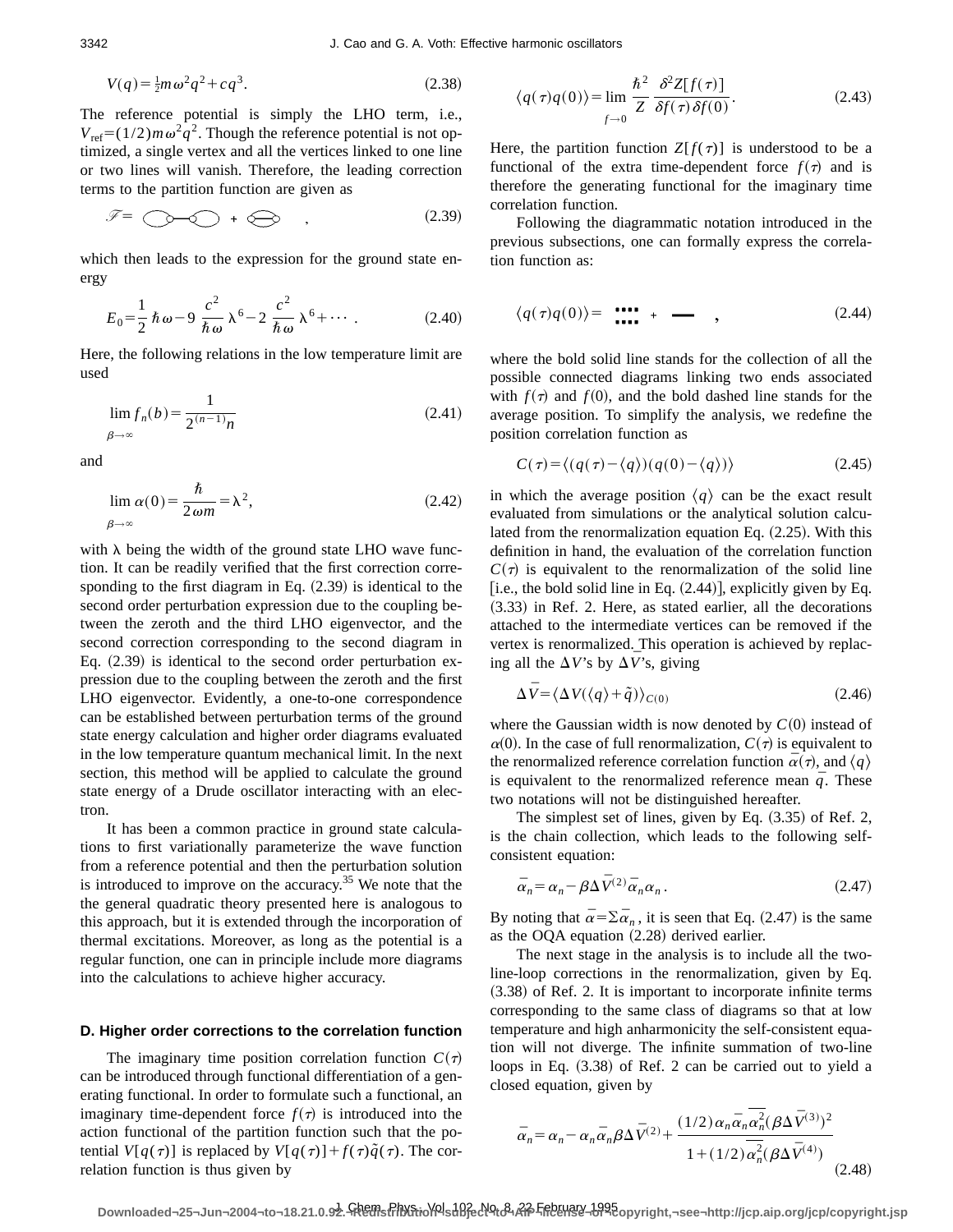which can be solved numerically. Here,  $\alpha_n^2$  is the contribution from the two-line-loop diagram, given by

$$
\overline{\alpha_n^2} = \sum_{m = -\infty}^{\infty} \bar{\alpha}_{n-m} \bar{\alpha}_m, \qquad (2.49)
$$

where  $\alpha_n$  is interpreted as in Eq. (2.7) which in the classical limit becomes zero unless *n* is zero. Since  $\overline{\alpha^2}$  is a convolution expression, the self-consistent equation for  $\bar{\alpha}$  is nonlocal in Fourier space, and therefore one can no longer seek a single effective frequency prescription as in the OQA theory. In fact, this analysis shows that the optimized quadratic reference system provides the best possible quadratic potential to approximate an anharmonic potential and any further corrections are beyond the effective quadratic description.

The real-time counterpart of the imaginary time quantum correlation function  $C(\tau)$  is an essential component in describing the dynamics of quantum systems. The real time and imaginary time correlation functions are of course related by the analytical continuation  $\tau \rightarrow it$ , so the detailed study of the Euclidean correlation function presented in this section may eventually help to reveal the real time behavior of quantum systems.<sup>36,37</sup> As an example, it will be demonstrated in Sec. III D that Eq.  $(2.48)$  can be employed in studying intramolecular vibrational relaxation in polyatomic molecules.

### **E. Multidimensional formulation**

In order to generalize the OQA theory to multidimensional coordinate space, a vector-matrix prescription will be introduced here to formalize the relevant expressions. Here, vectors and matrices are denoted by bold fonts.

First, the OQA equations [Eqs.  $(2.27)$ – $(2.28)$ ] can be rewritten as

$$
\langle \mathbf{\nabla} V(\mathbf{\bar{q}} + \mathbf{\tilde{q}}) \rangle_{\mathbf{C}} = 0 \tag{2.50}
$$

$$
\langle \nabla \cdot \nabla V(\mathbf{\bar{q}} + \mathbf{\tilde{q}}) \rangle_{\mathbf{C}} = \mathbf{K},\tag{2.51}
$$

where **K** is the optimized effective force constant matrix and where  $\nabla$  is the partial derivative vector with the elements  $\nabla_i = \partial_i$ . The notation  $\langle \cdots \rangle_C$  here denotes a multidimensional Gaussian average centered at  $\overline{q}$ , i.e.,

$$
\langle V(\bar{\mathbf{q}} + \tilde{\mathbf{q}}) \rangle_{\mathbf{C}} = \frac{1}{\sqrt{\det[2\pi \mathbf{C}]}} \int d\tilde{\mathbf{q}} \ V(\bar{\mathbf{q}} + \tilde{\mathbf{q}})
$$
  
×  $\exp(-\tilde{\mathbf{q}} \cdot \mathbf{C}^{-1} \cdot \tilde{\mathbf{q}}/2)$  (2.52)

where the Gaussian width factor matrix **C**, in this case, can be formally expressed as

$$
\mathbf{C} = \sum_{n=-\infty}^{\infty} \left[ \beta \mathbf{m} \Omega_n^2 + \beta \mathbf{K} \right]^{-1}.
$$
 (2.53)

Here, **m** is the *N*-dimensional mass matrix and  $\Omega_n = 2\pi n/\hbar \beta$ . In terms of eigensolutions, a unitary matrix **U** can be found which diagonalizes the mass-scaled force constant matrix  $K$ , giving the eigenfrequencies

$$
\mathbf{U}^{\dagger} \mathbf{\bar{K}} \mathbf{U} = [\mathbf{I} \cdot \bar{\omega}^2],\tag{2.54}
$$

where  $\bar{\omega}$  is the set of the eigenfrequencies and  $\left[\mathbf{I} \cdot \bar{\omega}^2\right]$  denotes a diagonal matrix with the *l*<sup>th</sup> diagonal element given by  $\bar{\omega}_l^2$ . The Gaussian width factor matrix in Eq.  $(2.52)$  can be determined from the relation

$$
\mathbf{C} = \mathbf{\bar{U}}[\mathbf{I} \cdot \bar{\alpha}] \mathbf{\bar{U}}^{\dagger},\tag{2.55}
$$

where  $\bar{U} = m^{-1/2}U$  and the individual elements of the normal mode thermal width factor vector are related to the normal mode frequencies  $\{\omega_l\}$  such that

$$
\bar{\alpha}_l = \frac{1}{\beta \bar{\omega}_l^2} \left\{ \frac{(\hbar \beta \bar{\omega}_l/2)}{\tanh(\hbar \beta \bar{\omega}_l/2)} \right\}.
$$
\n(2.56)

Thus the set of optimized frequencies  $\{\bar{\omega}\}\$  and average positions  $\{\bar{q}\}\$ are variationally obtained as the self-consistent solution to the transcendental matrix equations, Eqs.  $(2.50)$ –  $(2.56)$  in *N*-dimensional space.

With the help of the vector and matrix notation, one can now rewrite the higher order corrections to the partition function in *N*-dimensional space as

$$
\Theta = \frac{1}{2!3!} \sum_{\{i,j,k\}} \sum_{\{i',j',k'\}} \frac{\beta}{\hbar}
$$
  
 
$$
\times \int_0^{\hbar \beta} d\tau \mathbf{C}_{ii'}(\tau) \mathbf{C}_{jj'}(\tau)
$$
  
 
$$
\times \mathbf{C}_{kk'}(\tau) [\partial_i \partial_j \partial_k \Delta \bar{V}] [\partial_{i'} \partial_{j'} \partial_{k'} \Delta \bar{V}]
$$
 (2.57)

and

$$
\bigotimes = \frac{1}{2!4!} \sum_{\{i,j,k,l\}} \sum_{\{i',j',k',l'\}} \frac{\beta}{\hbar}
$$
  
 
$$
\times \int_0^{\hbar \beta} d\tau \mathbf{C}_{ii'}(\tau) \mathbf{C}_{jj'}(\tau) \mathbf{C}_{kk'}(\tau) \mathbf{C}_{ll'}(\tau)
$$
  
 
$$
\times [\partial_i \partial_j \partial_k \partial_l \Delta \bar{V}] [\partial_{i'} \partial_{j'} \partial_{l'} \partial_{k'} \Delta \bar{V}], \qquad (2.58)
$$

where the sums run from 1 to *N*. The multidimensional formalism for the renormalization equation of the correlation function, Eq.  $(2.48)$ , can be expressed in a similar format. More discussion on this aspect of the theory can be found in Sec. III D.

#### **III. APPLICATIONS**

#### **A. A one-dimensional example**

In this section, a completely nonquadratic model potential is employed to stringently probe the accuracy of the OQA equations and higher order corrections for both the quantum and classical partition functions. The test calculations are based on the potential

$$
V(q) = q^3 + q^4/2\tag{3.1}
$$

where the mass  $m$  and  $\hbar$  are taken to be unity. The inverse temperature  $\beta$  is thus the equivalent to the dimensionless parameter  $\beta\hbar\omega$ .

First, the optimized quadratic reference potential was found according to the variational equations Eqs.  $(2.27)$ –  $(2.28)$  which have only one solution for the potential in Eq.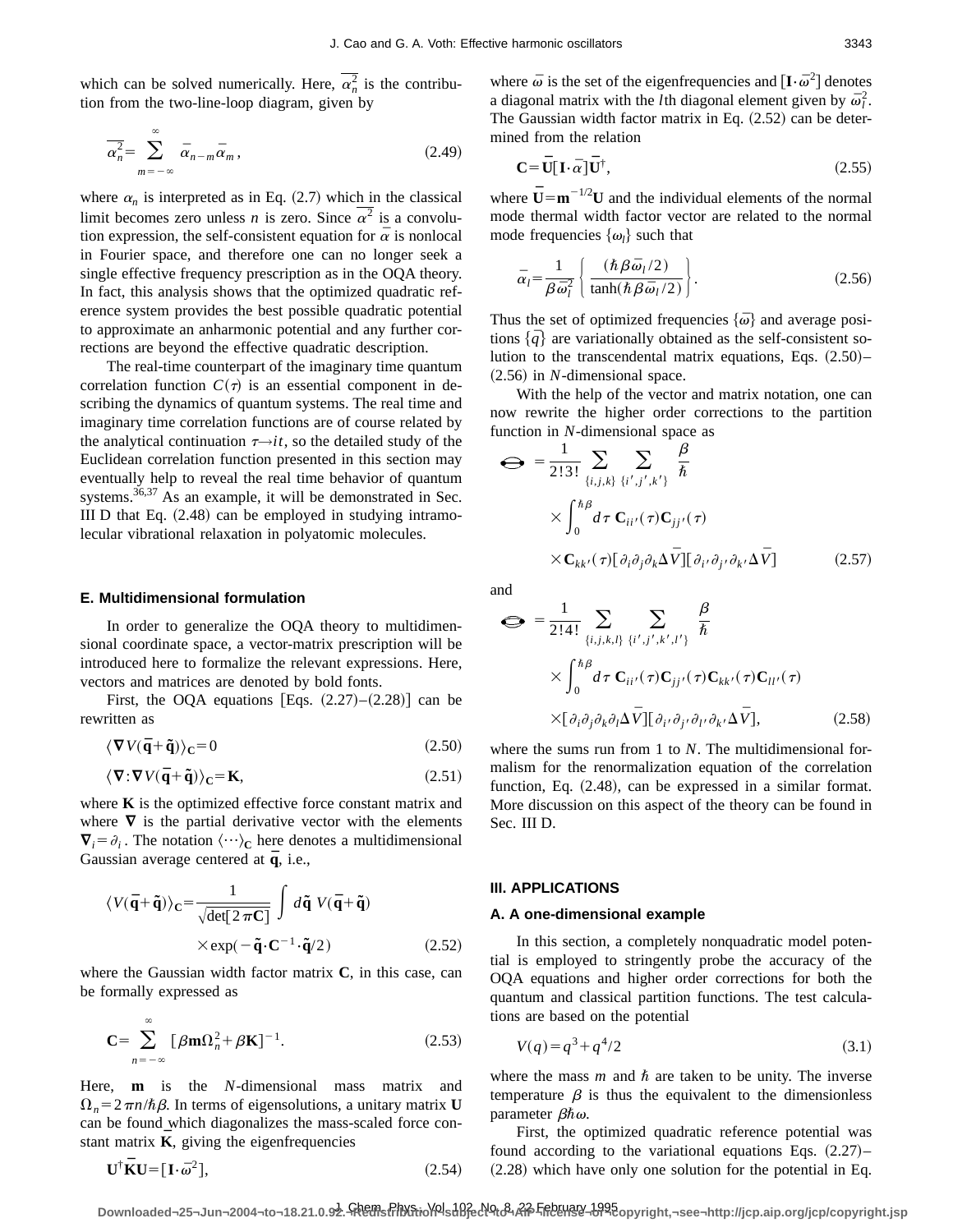

FIG. 1. A plot of the negative free energy,  $-F=\ln Z/\beta$ , for a classical particle in the potential given by Eq.  $(3.1)$ . The solid circles depict the numerically exact results, while the solid line is the optimized result of Eq.  $(2.27)$  evaluated at potential minimum, the dashed line is the OQA result from Eqs.  $(2.27)$ – $(2.28)$ , and the dash–dot line is the result obtained by including the higher order correction from Eq.  $(2.35)$ .

 $(3.1)$ . The partition function was then evaluated by including the higher order corrections in Eq.  $(2.35)$  and compared with the exact result which was obtained by computing the weighting function in Eq.  $(2.10)$  directly by Monte Carlo simulations. The umbrella sampling method was employed to evaluate the exact partition function. To achieve good convergence, the path integral simulations<sup>9</sup> employed  $P=100$ discretizations and  $10^6$  MC passes. The number of quasiparticles moved at each trial was adjusted to yield an acceptance ratio of 50%.

In Fig. 1, the magnitude of the negative free energy,  $\ln Z/\beta$ , for a classical particle in the potential Eq.  $(3.1)$  is plotted as a function of  $\beta$ . Without optimizing the equilibrium position through Eq.  $(2.27)$ , the solution of Eq.  $(2.28)$  at the potential minimum deviates considerably from the exact results and the OQA results. This clearly demonstrates the necessity of adjusting the equilibrium position to the center of thermal excitation self-consistently along with the effective thermal fluctuation lengthscale (i.e., the curvature of the effective potential). Furthermore, it is seen in Fig. 1 that the higher order corrections considerably improve upon the OQA solutions. However, all the approximation schemes seem to converge at low temperatures because in this situation a *classical* particle becomes trapped in the potential minimum with diminishing thermal fluctuations.

In Fig. 2, the partition function *Z* for a quantum particle in the potential of Eq.  $(3.1)$  is plotted as a function of  $\beta$ . Again, the progressively improving accuracy of the OQA solutions and the higher order corrections is observed when compared to the results obtained without optimizing the equilibrium position. In this case, however, none of the different approximations completely recover the exact result at low temperature. This error arises because of the nonvanishing quantum ground state amplitude which would require increasingly higher order corrections to describe accurately. The relatively large deviation at higher temperature should also be noted because the increasing thermal fluctuations en-



FIG. 2. A plot of the partition function *Z* for a quantum particle in the potential given by Eq.  $(3.1)$ . The solid circles depict the numerically exact results, while the solid line is the optimized result of Eq.  $(2.27)$  evaluated at potential minimum, the dashed line is the OQA result from Eqs.  $(2.27)$ –  $(2.28)$ , and the dash–dot line is the result obtained by including the higher order correction from Eq.  $(2.35)$ .

able the particle to explore regions of high anharmonicity.

### **B. Nonlinear effects in dipolar interactions**

The rapidly fluctuating motion of electrons (i.e., electronic polarization) has important effects in fluids and clusters (see, e.g., Refs. 38 and 39). A model that incorporates electronic induction is the well studied Drude oscillator model,<sup>15–18,40,41</sup> an isotropic harmonic oscillator with a frequency  $\omega$ , mass *m*, and charges  $+q$  and  $-q$  connected by a harmonic spring. If the electrostatic interaction between the Drude oscillators is treated in the dipole–dipole approximation, the problem reduces to a matrix problem.<sup>19,42,43</sup> This simplified picture of electronic polarization provides a useful vehicle for studying the dielectric and spectral properties of many-body systems.

On the other hand, the dipolar approximation fails to account for the fact that the high order contributions to the Coulomb interaction become important at small distances. To take full account of the Coulomb interactions, one must resort to numerical simulations. However, the variational quadratic reference potential method developed in the present paper allows one to rigorously approximate the Coulomb interactions by a set of general oscillators with coordinates  $p_i$ , the effective potential being given by

$$
V_{\text{ref}} = \sum_{i=1}^{3N} s_i \frac{p_i^2}{2} + \sum_{i,j=1}^{3N} t_{ij} p_i p_j + \sum_{i=1}^{3N} h_i p_i, \qquad (3.2)
$$

where *N* is the number of Drude oscillators and the parameters in the model can be formally defined by the implementation of the general OQA optimization equations, given in this case by

$$
s_i = \left\langle \frac{\partial^2 V}{\partial p_i^2} \right\rangle_{\mathbf{C}},\tag{3.3}
$$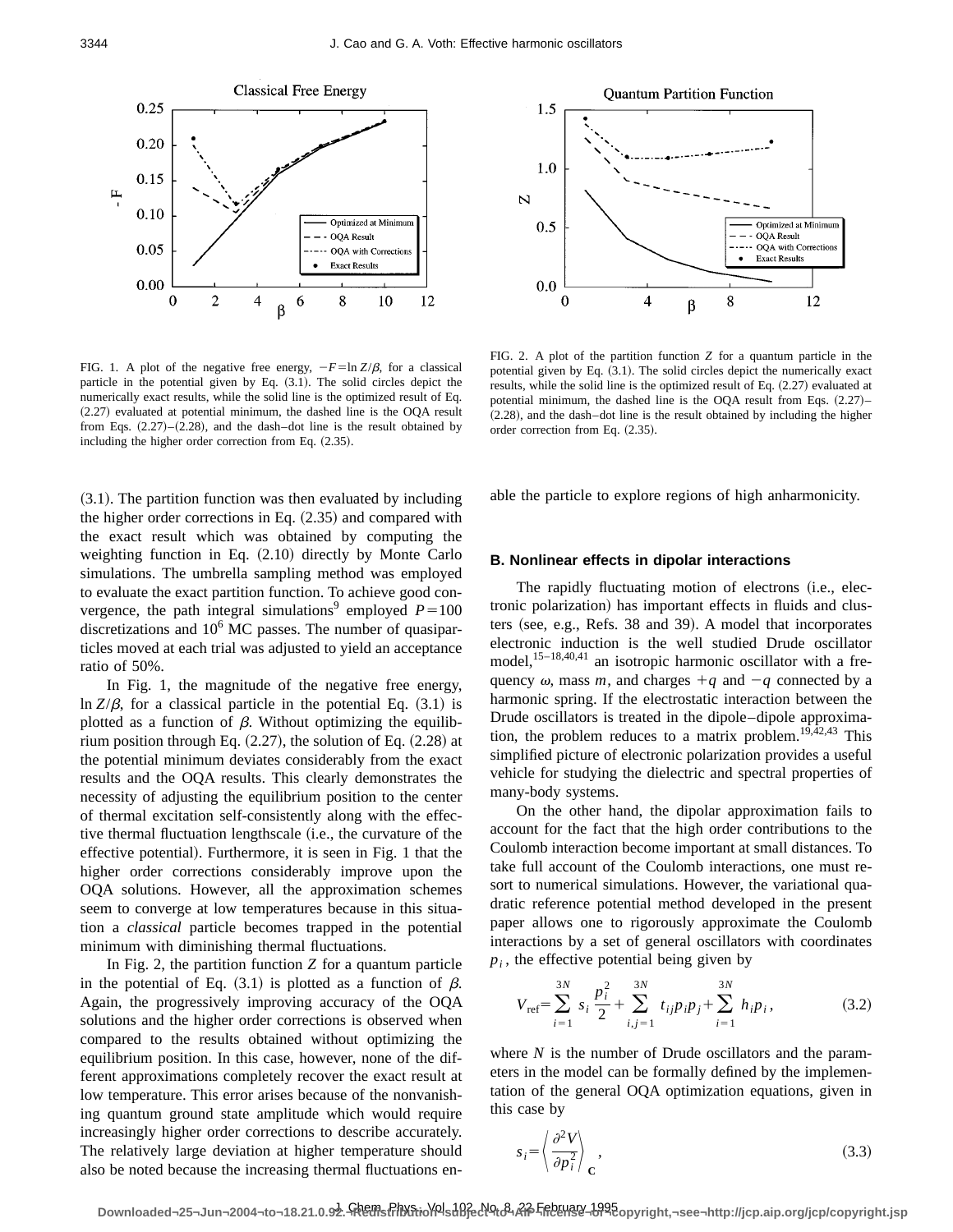$$
t_{ij} = \left\langle \frac{\partial^2 V}{\partial p_i \partial p_j} \right\rangle_{\mathbf{C}},\tag{3.4}
$$

$$
2h_i = \left\langle \frac{\partial V}{\partial p_i} \right\rangle_{\mathbf{C}},\tag{3.5}
$$

which can be obtained from the application of the optimization conditions in Eqs.  $(2.50)$ – $(2.51)$ . For every nuclear configuration, the OQA equations specify a set of oscillators which best mimics the Coulomb interacting system, although it could be a formidable numerical task to solve the multidimensional equations.

As an alternative to the direct numerical solution of the OQA equations, the well-developed mean spherical approximation (MSA) for polarizable fluids<sup>15–19</sup> can be combined with the variational approach to yield an optimized MSA equation. The self-consistence is manifested in two different aspects: the many-body polarization and the optimized quadratic approximation.

Consider a pair of Drude oscillators interacting through the Coulombic potential, that is

$$
V(\mathbf{R}, \mathbf{r}_1, \mathbf{r}_2) = \frac{1}{2} m \omega^2 \mathbf{r}_1^2 + \frac{1}{2} m \omega^2 \mathbf{r}_2^2 + q^2 \left[ \frac{1}{R} - \frac{1}{|\mathbf{R} - \mathbf{r}_1|} - \frac{1}{|\mathbf{R} + \mathbf{r}_2|} + \frac{1}{|\mathbf{R} - \mathbf{r}_1 + \mathbf{r}_2|} \right],
$$
(3.6)

where **R** is the distance between the nuclei with nucleus 1 located at the origin, *q* is the charge,  $\mathbf{r}_1$  and  $\mathbf{r}_2$  are the electron displacements of two Drude oscillators, with the corresponding fluctuating dipoles given as  $\mathbf{p}_1 = q\mathbf{r}_1$  and  $\mathbf{p}_2 = q\mathbf{r}_2$ , and the polarizability is given as  $\alpha=q^2/(m\omega^2)$ . In this subsection,  $\alpha$  denotes polarizability and  $C$  denotes the Gaussian width in the OQA.

Under the MSA approximation, each Drude oscillator moves in the potential of mean force due to the other induced dipoles, resulting in a larger amplitude, or equivalently a larger polarizability. For a homogeneous polarizable fluid, the fact that all the Drude oscillators are identical leads to the self-consistency of the renormalized polarizability. Under the MSA assumption the optimized reference oscillator for an isotropic fluid is centered at  $\mathbf{r}_1=0$  and  $\mathbf{r}_2=0$  so  $h_i=0$ . Assuming a renormalized polarizability  $\bar{\alpha}$ , the effective Gaussian width is given by

$$
C = \frac{1}{m\bar{\omega}^2 \beta} \frac{b/2}{\tanh(b/2)},
$$
\n(3.7)

where  $b = \hbar \bar{\omega} \beta$  and  $\bar{\omega}$  is related to  $\bar{\alpha}$  through the expression  $\bar{\alpha} = q^2/(m\bar{\omega}^2)$ . Then, the Gaussian averaged Coulomb potential is explicitly given as

$$
\bar{V}(\mathbf{R}, C) = \int d\mathbf{r} \, \rho(\mathbf{r}, C) \, \frac{q^2}{|\mathbf{R} - \mathbf{r}|} = \int_R^{\infty} d\mathbf{r} \, \frac{q Q(r, C)}{r^2},\tag{3.8}
$$

where  $\rho$  is the Gaussian distribution function

$$
\rho(\mathbf{r}, C) = \frac{1}{\sqrt{2\pi C}} \exp(-r^2/2C) \tag{3.9}
$$

and  $Q(r, C) = \int_0^r \rho(\mathbf{r}', C) d\mathbf{r}'$  is the charge enclosed by a sphere of radius  $r$ . Next, the OQA equations Eqs.  $(3.3)$  and  $(3.4)$  can be approximated in the MSA by the solutions

$$
s_i(\mathbf{R}, C) \simeq m\omega^2 + \partial_i^2 \bar{V}(\mathbf{R}, C) - \partial_i^2(\mathbf{R}, 2C) \tag{3.10}
$$

and

$$
t_{ij}(\mathbf{R}, C) \approx 2 \partial_i \partial_j \bar{V}(\mathbf{R}, 2C) - \partial_i \partial_j \bar{V}(\mathbf{R}, C), \tag{3.11}
$$

where the partial derivatives are now applied to the three components of  **for any given pair of Drude oscillators [cf.** Eq.  $(3.6)$ ].

Now, one can modify the MSA equation for the optimized polarizable fluids. Among many approaches available, we adopt the matrix formulation developed for nonpolar polarizable fluids,  $(e.g., Appendix A of the Ref. 19)$ . The renormalization equation for  $\bar{\alpha}$  and, in turn,  $\bar{\omega}$  is given in this approach by

$$
\bar{\alpha} = \frac{\alpha}{1 + (\alpha/\bar{\alpha})\Sigma(\bar{\alpha})}
$$
\n(3.12)

where  $\Sigma$  can be approximated by Eq. (A6) of Ref. 19 with the dipole–dipole interaction tensor  $T(R)$  replaced by the tensor  $t(R, C)$  from Eq.  $(3.11)$ , i.e.,

$$
\Sigma(\bar{\alpha}) = \frac{t_2}{1 - (t_3/t_2)},
$$
\n(3.13)

where

$$
t_2 = \frac{1}{3} \bar{\alpha}^2 \rho \int d\mathbf{R} g(\mathbf{R}) \text{Tr}(\mathbf{t}^2)
$$
 (3.14)

and

$$
t_3 = \frac{\bar{\alpha}^3 \rho^2}{3V} \int d\mathbf{R}_1 \int d\mathbf{R}_2 \int d\mathbf{R}_3 \text{Tr}[\mathbf{t}(\mathbf{R}_1 - \mathbf{R}_2) \mathbf{t}(\mathbf{R}_2 - \mathbf{R}_3)
$$
  
×
$$
\mathbf{t}(\mathbf{R}_3 - \mathbf{R}_1) \big] g_3(\mathbf{R}_1, \mathbf{R}_2, \mathbf{R}_3).
$$
 (3.15)

Here,  $\rho$  is the density, *V* is the volume, and  $g_3(\mathbf{R}_1, \mathbf{R}_2, \mathbf{R}_3)$  is the three-body equilibrium distribution function for the fluid. By solving Eqs.  $(3.11)$  and  $(3.12)$  simultaneously, an optimized self-consistent MSA solution is obtained for the fluid consisting of Drude oscillators. Once the renormalized polarizability is obtained, many properties of the Drude fluid can be approximated at the level of MSA theory by a dipolar fluid with the equivalent dipole moment  $|\mathbf{P}|^2 = 3(\bar{\alpha}/\beta)$ .<sup>15–17</sup>

If the dipole–dipole approximation is assumed to dominate the interactions, the different Fourier path modes are decoupled so that the dielectric constant and dielectric response are the same for a classical and a quantum nonpolar polarizable system. However, with the help of OQA theory, one concludes that the nonlinear interaction has a larger effect for quantum systems than for classical systems—and this nonlinear effect increases as the mass and the temperature decrease. In addition, the OQA will provide a vehicle to study *many-body* polarization effects beyond the dipole– dipole approximation.

Downloaded¬25¬Jun¬2004¬to¬18.21.0.92. SReths PhysioYPlsdBfecN%&AP-FRetHav-8995opyright,¬see¬http://jcp.aip.org/jcp/copyright.jsp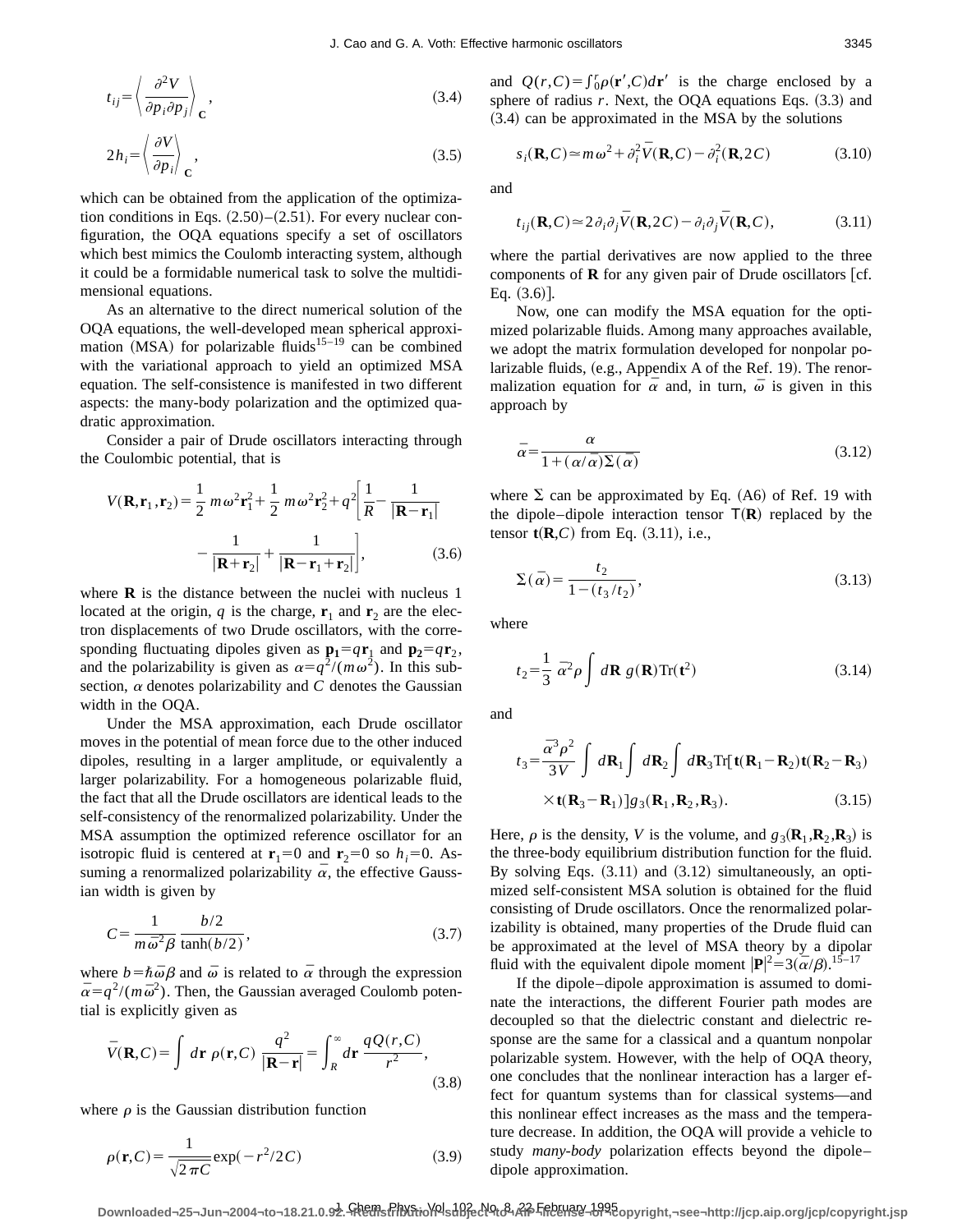## **C. Ground state energy of a perturbed Drude oscillator**

As has been demonstrated in Sec. II C, the quantum ground state energy can be obtained from the asymptotic expression of the partition function in the low temperature quantum mechanical limit. It has been shown for the one dimensional case that the OQA equation including higher order corrections is equivalent to solving the Schrödinger equation in a LHO basis set with the help of perturbation theory. The method is below applied to the problem of a highly quantum mechanical Drude oscillator of mass *m*, frequency  $\omega$ , and charge *q*, such that  $\{\omega=0.534, m=0.245,$  $q=1.38$  (which are the parameters of, e.g., Xe<sup>44</sup>). This oscillator is perturbed by a Coulomb interaction with an electron fixed in the space. The goal here is to calculate the quantum ground state energy shift of the oscillator,  $\Delta E$ , due to the interaction with the electron. The positive charge of the Drude oscillator is placed at the origin  $(0,0,0)$ , while the negative charge oscillates under the linear harmonic potential. The electron is placed at distance *R* on the *x* axis at  $(R,0,0)$ . The potential is thus given by

$$
V(\mathbf{r}) = \frac{1}{2} m \omega^2 \mathbf{r}^2 - eq \left[ \frac{1}{R} - \frac{1}{|\mathbf{R} - \mathbf{r}|} \right],
$$
 (3.16)

where **r** is the displacement of the negative charge of the Drude oscillator. At room temperature  $(T=300 \text{ K})$ , such that  $b = \beta \hbar \omega = 545$ , the oscillator is dominated by the ground state so that the ground state energy shift is effectively the same as the ''solvation'' energy.

Under the condition that the separation  $R$  is relatively large, satisfying  $R^2 > (\hbar/2m\omega)$ , the dipole approximation is valid, implying

$$
V_d(\mathbf{r}) \approx \frac{1}{2} m \omega^2 \mathbf{r}^2 - \frac{eq}{r^3} \mathbf{r} \cdot \mathbf{R}.
$$
 (3.17)

As a result, the charge–dipole interaction leads to a ground state energy shift of

$$
\Delta E_d = -\alpha e^2 / 2R^4,\tag{3.18}
$$

where the polarizability  $\alpha$  is explicitly given by  $\alpha=q^2/(m\omega^2)$ . At smaller separations, the ground energy shift  $\Delta E$  will be reduced because of the full Coulomb interaction. This reduction is denoted here by the energy correction function  $c(R)$  defined as

$$
c(R) = \Delta E / \Delta E_d. \tag{3.19}
$$

For the sake of comparison with the analytic theory, path integral Monte Carlo simulations have also been carried out to calculate the exact ground state energy shift. Path integral simulations are usually used to study temperature-dependent properties and are generally not efficient for calculating ground state energies. Nevertheless, it was found that the normal mode path integral Monte Carlo method $^{20}$ (NMPIMC) is at least as effective as the diffusion Monte Carlo method (DMC) for calculating the ground state energy for the potential in Eq.  $(3.16)$ . The calculation of the ground state energy shift caused by a small perturbation requires the simulation of a system with a large number of quasiparticles



FIG. 3. A plot of the energy correction function  $c(R)$  defined by Eq. (3.9). The solid circles are the numerically exact results, while the dashed line is the OQA result from Eqs.  $(2.27)$ – $(2.28)$ , and the dash–dot line is the result obtained by including the higher order correction from Eq.  $(2.35)$ .

and very long runs because an accurate determination of the difference between two large expectation values is required. One way to circumvent this difficulty is to use the residue potential,  $\Delta V = V - V_{ref}$ , as a Monte Carlo weighting function instead of a Metropolis importance sampling function. The potential  $V_{ref}$  is an arbitrary quadratic reference potential which was chosen to be the OQA potential  $[Eq. (2.29)]$  for optimal convergence. This procedure gives

$$
\Delta Z(\beta, P) = \langle e^{-(\beta/p)\Sigma_j \Delta V(x_j)} \rangle_{\text{ref}},\tag{3.20}
$$

where the average is taken over the configurations generated by  $e^{S_{\text{ref}}/\hbar}$ . In the limit of low temperature,  $\Delta Z$  yields the ground energy shift due to  $\Delta V$ , i.e.,

$$
\Delta E = - \lim_{\beta \to \infty} \lim_{P \to \infty} \ln \Delta Z(\beta, P). \tag{3.21}
$$

For the potential in Eq. (3.16) with  $b \ge 5$  and  $P \ge 2^6$ , the difference between the exact ground state energy and the average energy is less than  $10^{-8}$ . The NMPIMC simulations were performed at  $b=5$  and  $P=64$ . A total of 10<sup>6</sup> independent configurations were sampled. More details regarding NMPIMC can be found in the relevant papers. $20,45$ 

In Fig. 3, the function  $c(R)$ , as obtained from the OQA solution and from the higher order corrections, is plotted from  $R=0.5$  to  $R=10.0$  along with the exact results obtained from the NMPIMC simulation. The OQA equations and the higher order corrections in the three-dimensional space of **r** are given in Sec. II E. The considerable accuracy in the analytical prediction supports the validity of the theory. It must be pointed out that the OQA theory contains more information than just the ground state energy of physical systems: It is essentially the most general possible effective harmonic theory for describing equilibrium systems at a given temperature.

## **D. Intramolecular vibrational relaxation in polyatomic molecules**

An isolated polyatomic molecule can exhibit a characteristic change in its nonlinear vibrational motion as its en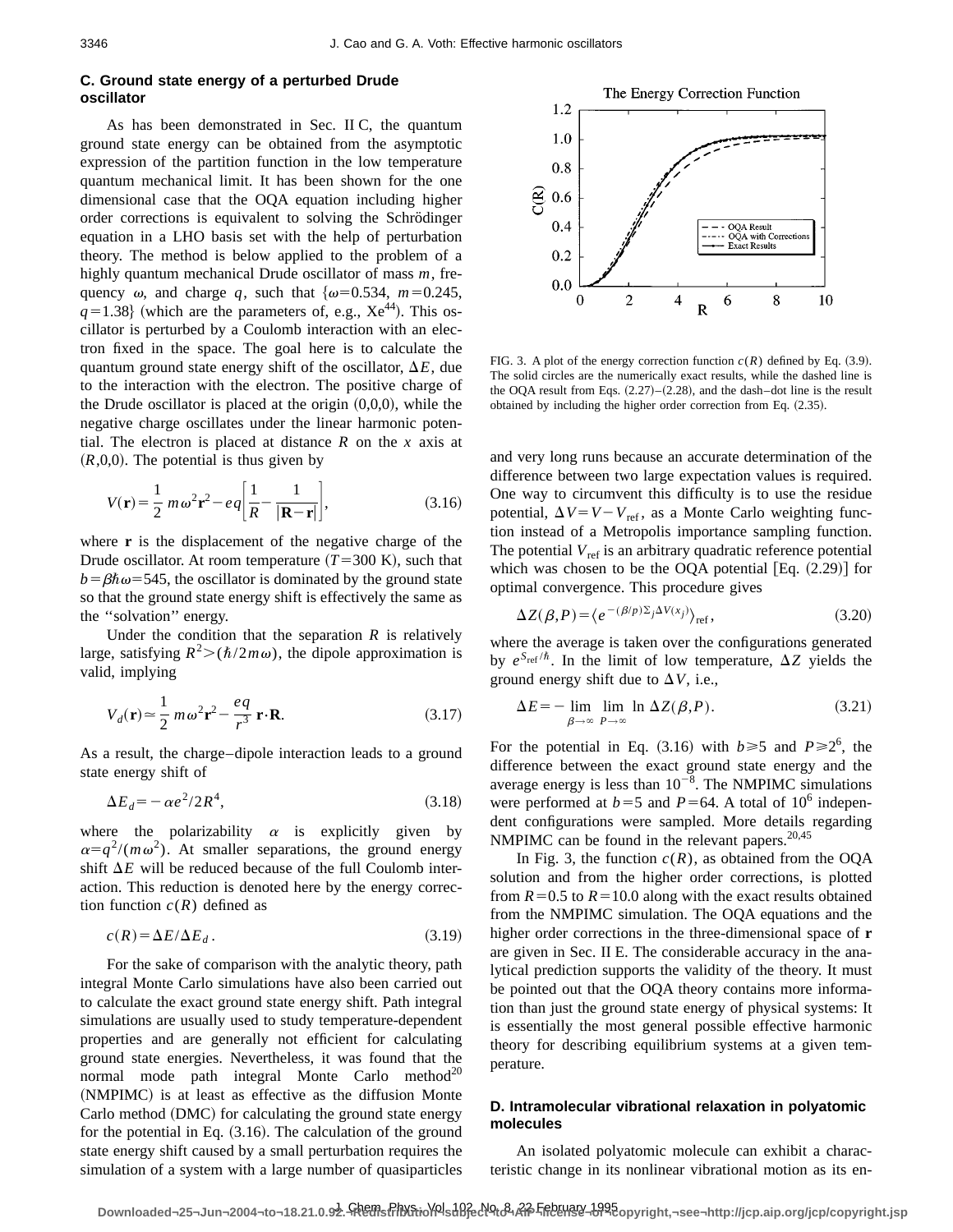ergy increases (see, e.g., Ref. 46). The transition of normalmode vibrations to stochastic behavior and the rate of intramolecular vibrational relaxation (IVR) can be studied via the techniques of quantum Green's function. $47-49$  According to the inverse Wick rotation, the analytical continuation of Euclidean correlation functions gives real time correlation function.36,37 In fact, the analytical continuation in Fourier space directly yields the Fourier transformation of the quantum response function, namely, the retarded Green's function. Therefore, in studying the breakdown of normal mode behavior in molecules the higher order corrections to the Euclidean correlation function presented in Sec. II D assume an important role in the analysis.

Consider a system described by the Hamiltonian

$$
H = \sum_{i=1}^{N} \left( \frac{p_i^2}{2} + \omega_i^2 \frac{q_i^2}{2} \right) + \frac{1}{3!} \sum_{i,j,k=1}^{N} c_{ijk} q_i q_j q_k, \qquad (3.22)
$$

where the mass is assumed to be unity,  $\omega_i$  is the frequency of *i*th normal mode, and  $c_{ijk}$  is the cubic coupling constant. If the normal modes are taken to be the quadratic reference system, one has

$$
\bar{q}_{r,i} = 0 \tag{3.23}
$$

and

$$
\alpha_{n,ij} = \frac{1}{\beta(\Omega_n^2 + \omega_i^2)} \delta_{ij},\tag{3.24}
$$

where  $\Omega_n$  is the Matsubara frequency defined earlier as  $\Omega_n = 2\pi n/\hbar \beta$ . Since  $\Delta V$  is the cubic term in Eq. (3.22), the only nonvanishing vertex in the diagrammatic expression is the one linked to three lines, i.e.,

$$
\partial_i \Delta V = 0,\tag{3.25}
$$

$$
\partial_i \partial_j \Delta V = 0,\tag{3.26}
$$

$$
\partial_i \partial_j \partial_k \Delta V = c_{ijk} \,. \tag{3.27}
$$

Because of the cubic anharmonicity, the equilibrium position  $\bar{q}_i$  is shifted according to Eq. (2.25), giving

$$
\bar{q}_i = -\beta \alpha_{0,ii} \sum_{j,k=1}^N \left[ c_{ijk} \bar{q}_j \bar{q}_k + \frac{1}{2} c_{ijj} \bar{\alpha}_{jj}(0) \right],\tag{3.28}
$$

where it is assumed that the renormalized correlation function matrix is also diagonalized and where  $\bar{\alpha}_{jj}(0) = \sum_{n} \bar{\alpha}_{n, jj}$ . Next, the infinite summation of two-line-loop diagrams is carried out to yield Eq.  $(2.48)$ , which can be explicitly written in the present case as

$$
\bar{\alpha}_{n,ii} = \alpha_{n,ii} - \beta \alpha_{n,ii} \bar{\alpha}_{n,ii} \sum_{j=1}^{N} c_{ijj} \bar{q}_j
$$
  
+ 
$$
\frac{1}{2} \beta^2 \alpha_{n,ii} \bar{\alpha}_{n,ii} \sum_{j,k=1}^{N} c_{ijk}^2 \sum_{m} \bar{\alpha}_{m,kk} \bar{\alpha}_{n-m,jj},
$$
(3.29)

where the convolution results from the two-line loops.

Equations  $(3.28)$  and  $(3.29)$  represent the self-consistent equations resulting from the renormalization of the dashed and solid lines, and they can be solved iteratively. However, the analytical continuation requires a closed form expression which can be obtained by a perturbation approximation. The final solution takes the simple form

$$
\bar{\alpha}_{n,ii} = \frac{\alpha_{n,ii}}{1 - \sum_{n,ii}},\tag{3.30}
$$

where the leading order in the self-energy term is given by

$$
\Sigma_{n,ii} = \frac{\beta^2}{2} \sum_{j,k=1}^N \left( c_{ij} c_{jkk} \bar{\alpha}_{kk}(0) \alpha_{0,jj} + c_{ijk}^2 \sum_m \bar{\alpha}_{m,kk} \bar{\alpha}_{n-m,jj} \right).
$$
\n(3.31)

In Eq.  $(3.31)$ , the first term gives the frequency shift due to the change in the equilibrium positions and the second term give arise to both a frequency shift and the spectral broadening. Essentially, the broadening of the normal mode spectrum is related to the vibrational relaxation.<sup>46</sup> Equation  $(3.31)$  is exactly the same as the one derived by Stuchebrukhov *et al.*<sup>21</sup> in their study of threshold energy dependence of intramolecular relaxation in polyatomic molecules. Evidently, their result is a special realization of the general theory in Sec. II as applied to the Hamiltonian in Eq.  $(3.22)$ .

## **IV. CONCLUDING REMARKS**

In this paper, the representation of physical systems by effective harmonic oscillators has been explored. The resulting optimized quadratic approximation  $(OQA)$  has been developed in the general context of statistical mechanics (i.e., systems characterized by a temperature). Mathematically, the formulation is based on a diagrammatic representation of the cumulant expansion for the partition function in terms of multidimensional Gaussian variables. In essence, both classical and quantum statistical mechanics has been recast in terms of a harmonic ''basis set.'' Apart from its possible physical applications, such a formal development is instructive and meaningful in itself.

Through representative physical applications have been discussed in Sec III, the most important application of the OQA theory will be to real continuous media such as solids, liquids, and glasses. The multiple OQA solutions in the many-body hyperspace characterize the nature of the different phases in an ''understandable'' way and may thereby allow one to better isolate the physical features which lead to the transitions between those phases. As another application, consider the case of liquid state dynamics which may, for transient periods of time, be described by solid state concepts such as "inherent structures" $24-26$  or "instantaneous normal modes" (i.e., phonons). $28,29$  The present theory can selfconsistently describe transient liquid state structures and their thermal fluctuations, while effectively taking into account the anharmonicity of the many-body potential surface as it influences such structures. This approach thereby pro